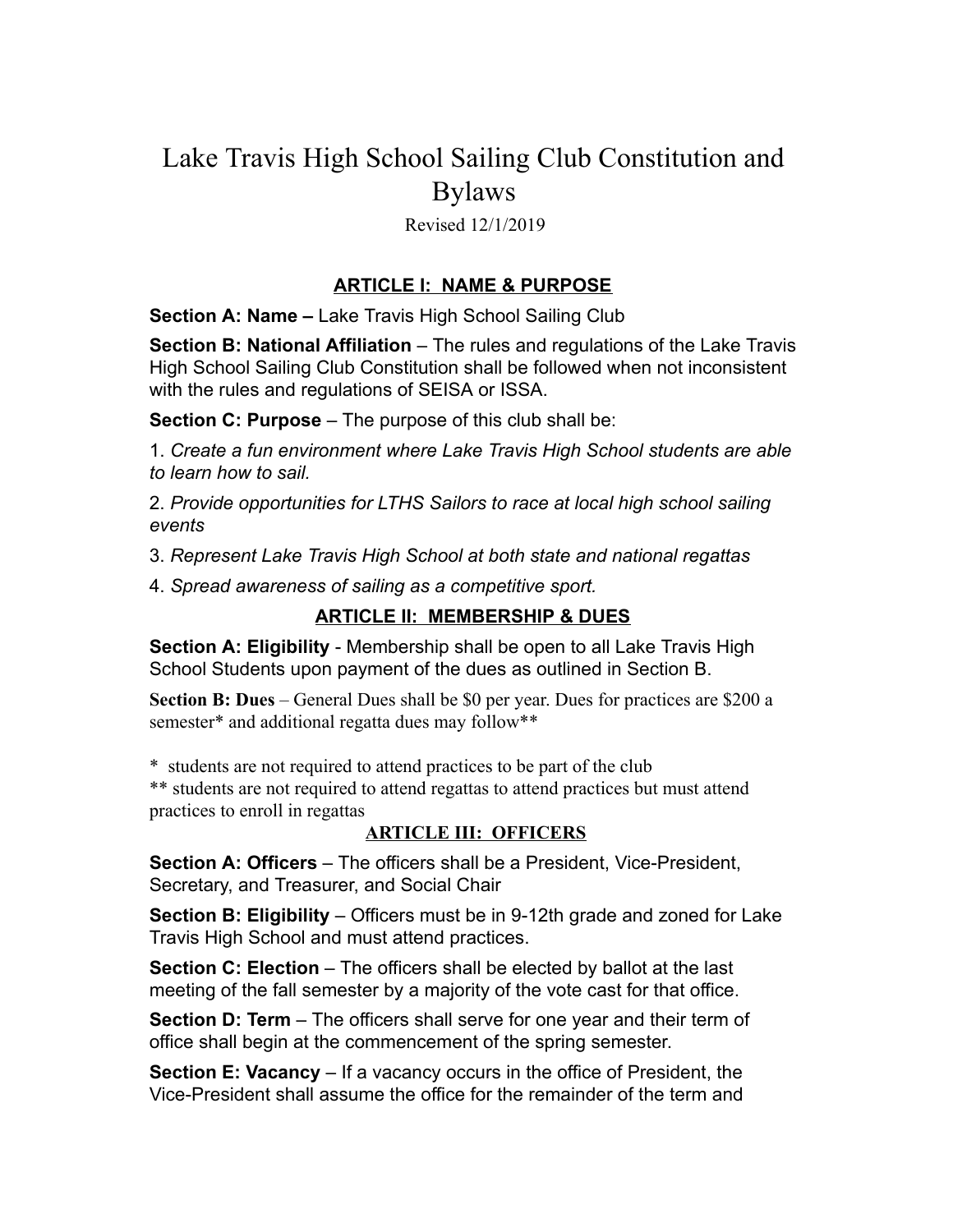vacancies in any other office shall be filled by a special election. Vacancy in a position may occur if the sponsor deems any member of the executive committee not fit for their position (see VII for more details).

# **ARTICLE IV: DUTIES OF OFFICERS**

**Section A: President** – it shall be the duty of the President to:

- Preside at meetings
- Vote only in case of a tie
- Represent the club
- Appoint committee chairpersons subject to the approval of the Executive Committee
- Serve as an ex-officio member of all committees
- Perform such other duties as ordinarily pertain to this office

**Section B: Vice-President** – It shall be the duty of the Vice-President to:

- Preside in the absence of the President
- Serve as chairperson of the Program Committee

**Section C: Secretary** – It shall be the duty of the Secretary to:

- Record the minutes of all meetings
- Keep a file of the club's records
- Maintain a current roster of membership and attendance
- Issue notices of meetings and conduct the general correspondence of the club

**Section D: Treasurer** – It shall be the duty of the Treasurer to:

- Keep an itemized account of all receipts and expenditures and make reports as directed
- Manage all money input and output from the club, including fundraisers and club expenses.
- Set realistic goals and expense estimates for the club.
- Organize and plan different club fundraising events.

**Section E: Social Chair** -- it shall be the duty of the Social Chair to: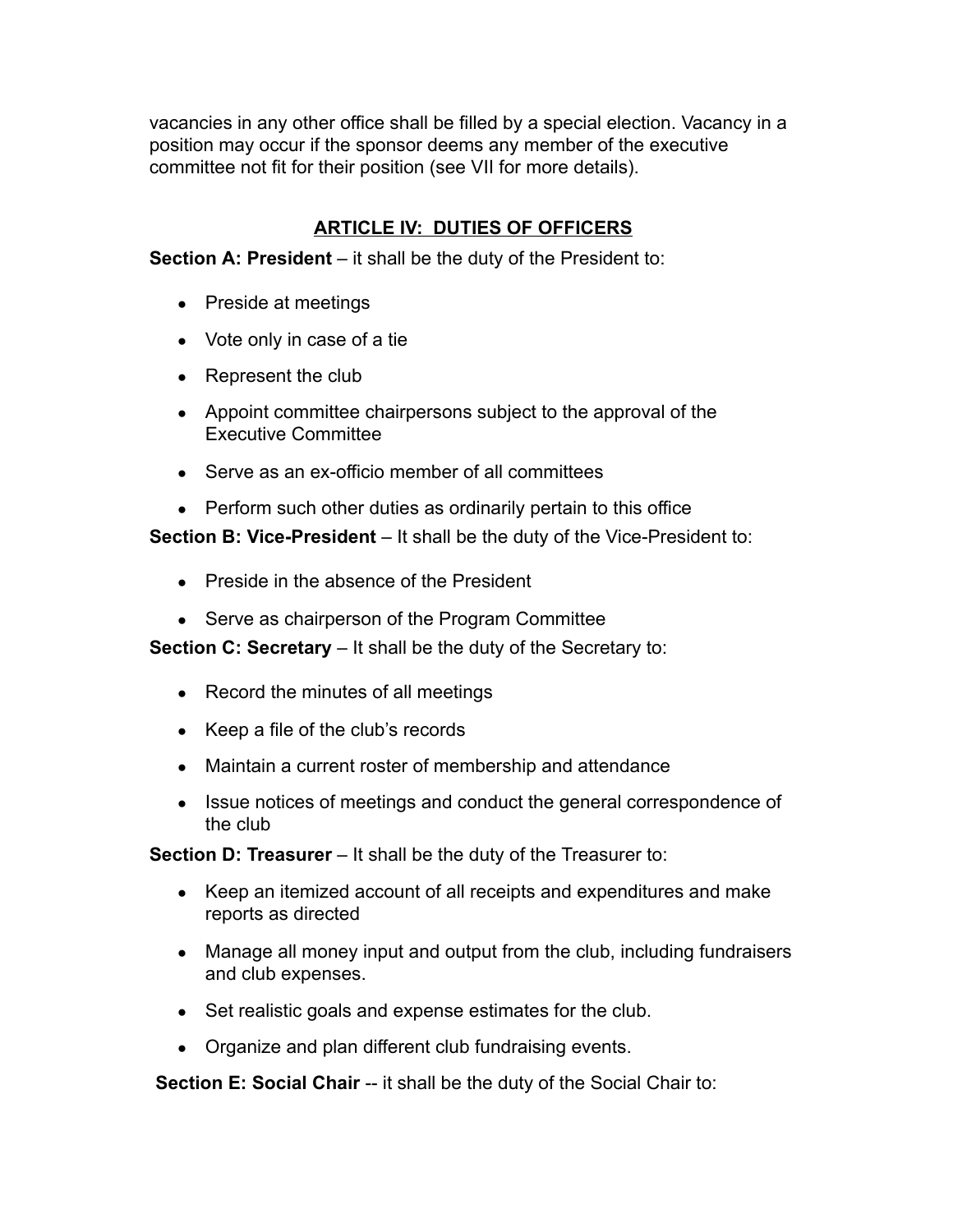- help organize all social events
- Run social media
- create a budget for the social events
- serve as chairperson to the social committee
- Organize events to promote the club and involve new members

# **ARTICLE V: MEETINGS**

**Section A:** Meetings – Regular meetings shall be held approximately twice a month during the regular school year.

**Section B:** Special Meeting – Special meetings may be called by the President with the majority vote of the Executive Committee.

**Section C:** Parliamentary Authority – Robert's Rules of Orders, shall govern this club in all cases to which they are applicable and in which they are not inconsistent with these bylaws.

#### **ARTICLE VI: EXECUTIVE COMMITTEE**

**Section A: Responsibility** – Management of this club shall be vested in an Executive Committee responsible to the entire membership to uphold these bylaws.

**Section B: Membership** – This committee shall consist of the officers as listed in Article III and the faculty advisor.

**Section C: Meetings** – This committee may meet at least once between regular meetings of the club to organize and plan future activities.

## **ARTICLE VII: ADVISOR**

**Section A: Selection** – there shall be a faculty/staff advisor who shall be selected each year by the membership.

**Section B: Duties** – The responsibilities of the faculty advisor shall be to:

- Maintain an awareness of the activities and programs sponsored by the student club.
- Meet on a regular basis with the leader of the student club to discuss upcoming meetings, long range plans, goals, and problems of the club.
- Attend regular meetings, executive board meetings as often as schedule allows.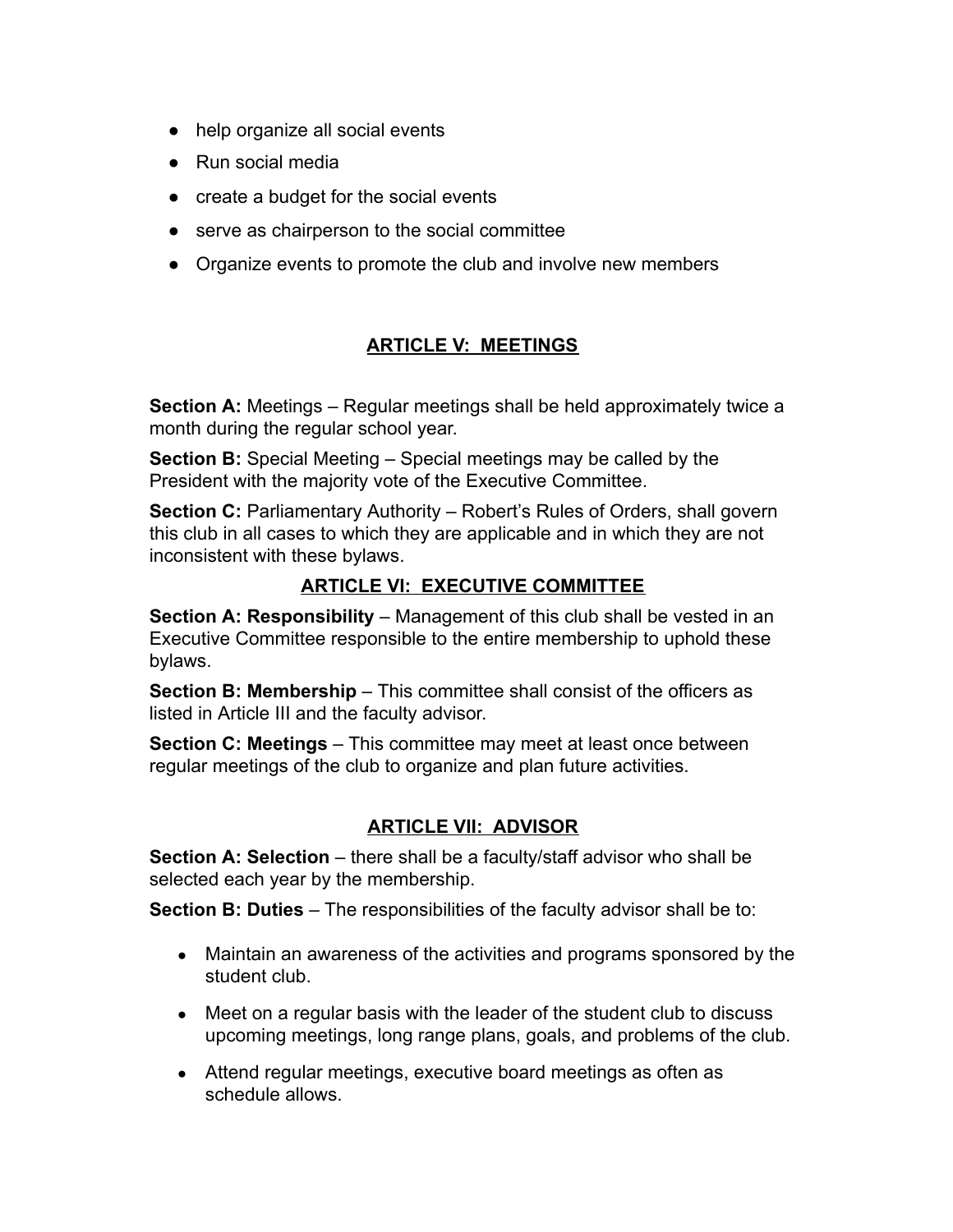- Assist in the orientation of new officers.
- Explain and clarify campus policy and procedures that apply to the club.
- Provide direction in the area of parliamentary procedure, meeting facilitation, group-building, goal setting, and program planning.
- Assist the club treasurer in monitoring expenditures, fundraising activities, and corporate sponsorship to maintain an accurate and up-to-date account ledger.
- Inform club members of those factors that constitute unacceptable behavior on the part of the club members, and the possible consequence of said behaviors.
- Ask any member of the executive committee to leave their position due to that member not contributing to the club. This may include (but is not limited to) lack of attendance to club related events, not performing their duties as a club officer, failure to keep a leadership role, and failure to represent the values of the club.

# **ARTICLE VIII: COMMITTEES**

**Section A: Program Committee** – A program committee composed of the Vice-President as chairperson and four other members may be appointed by the President before the end of every semester, whose duty shall be to plan the overall program of the club for one year. The program committee's term will run for 1 semester.

**Section B: Social committees** – A social committee composed of the Social Chair as chairperson and four other members shall be appointed by the Vice-President by the end of every semester, whose duty it shall be to plan the social events of the club for one year. The social committee's term will run for 1 semester.

**Section C: Special Committees** – The President shall have the authority to appoint any special committees, with a majority vote of the Executive Committee, from time to time as need demands.

## **ARTICLE IX: LIABILITIES**

**Section A: Liabilities** – The Lake Travis High School Sailing Club will stand separately from the Lake Travis High School Sailing Team Program as sponsored and hosted by the Austin Yacht Club. The Lake Travis High School Sailing Club will therefore not assume any liability of the Lake Travis High School Sailing Team Program (and vice versa).